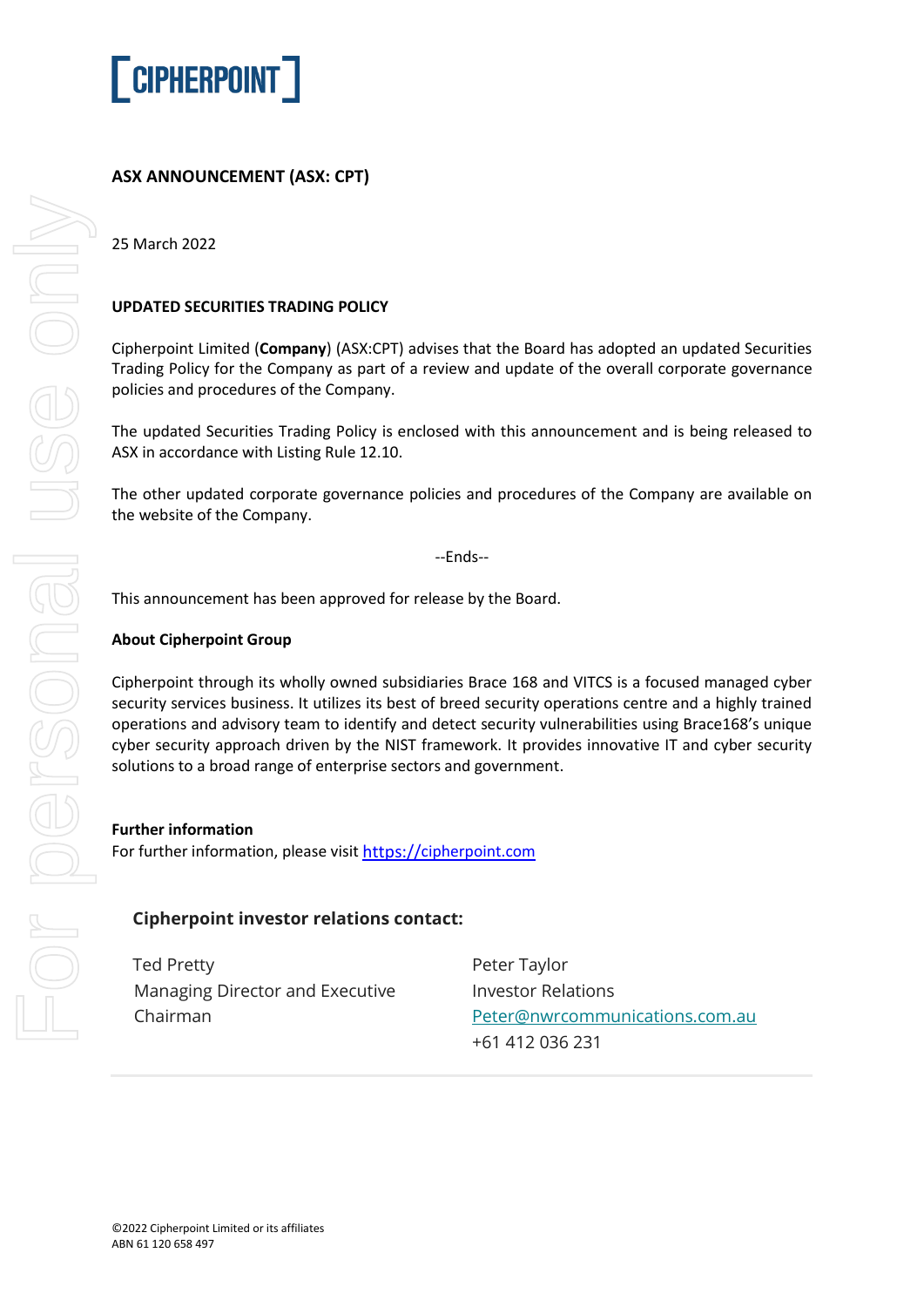# **SECURITIES TRADING POLICY CIPHERPOINT LIMITED [ACN 120 658 497]**

# **1. BACKGROUND AND PURPOSE**

- 1.1. The Company is admitted to the official list of the ASX. Securities of the Company are quoted and traded on ASX. Other classes of securities of the Company may from time to time be quoted and traded on ASX.
- 1.2. This Policy is a corporate governance policy of the Company adopted by the Board with the express intention and purpose of seeking to implement good corporate governance practices, to achieve good governance outcomes and to comply with the requirements of the ASX Listing Rules.
- 1.3. This Policy regulates the sale and purchase of securities in the Company by Restricted Persons. Having regard to the size of the Company, all employees are considered to be Restricted Persons as at the date of adoption of this Policy. In the event there is growth in the number of employees of the Company and business and operations of the Company, the Board may revisit this Policy and determine that certain employees(who are expressly not otherwise, and are not associated with, directors, officers or other Senior Management or involved in the management of the Company) are deemed not to be Restricted Persons.
- 1.4. This Policy extends to all forms of securities of the Company. Securities can include, but are not limited to, shares, options, warrants, debentures, other forms of securities of or issued by the Company, units in shares and other securities and legal or equitable rights or interest in shares or other securities.
- 1.5. This Policy aims to reduce the risk of insider trading and ensure that Restricted Persons are aware of the legal restrictions on trading securities in the Company whilst in possession of Inside Information concerning the Company.
- 1.6. In addition, this Policy sets out when trading in the Company's securities by Restricted Persons is not permitted. Restrictions on trading are imposed by the Company to reduce the risk of insider trading and to minimise the chance that misunderstandings or suspicions arise that the Restricted Persons are trading while in possession of Inside Information.
- 1.7. Definitions and meanings of abbreviated terms are set out in a glossary at the end of this document.

# **2. BREACHES OF THIS POLICY**

- 2.1. A breach of this Policy is serious and may lead to disciplinary action. Disciplinary action may include dismissal where the breach is committed by an employee.
- 2.2. A breach of this Policy may also be a breach of the law carrying serious penalties.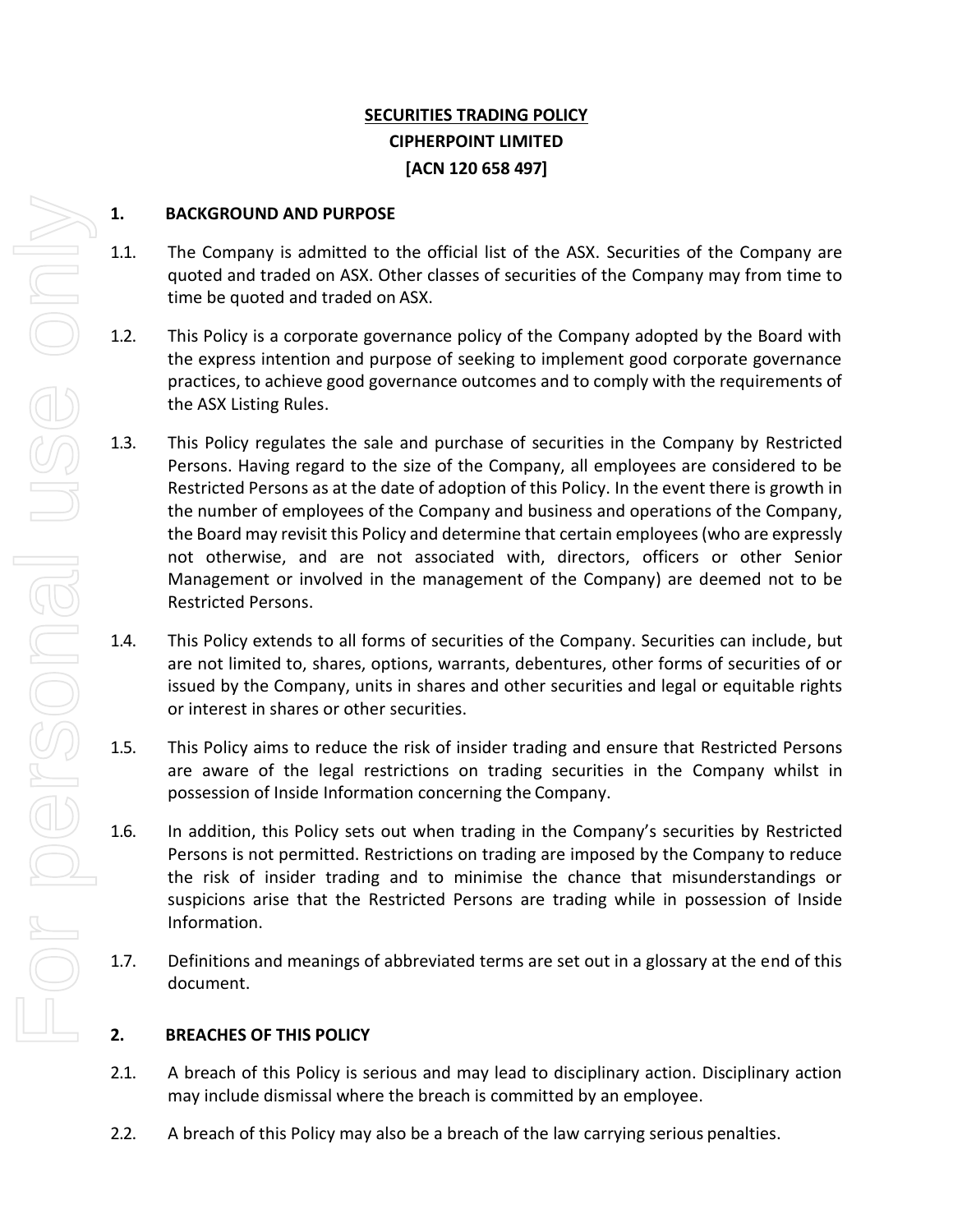### **3. WHAT IS SECURITIES TRADING?**

For the purposes of this Policy, the use of the terms "trading" or "dealing" include, but are not limited to, buying, selling, acquiring, disposing of, transferring or granting or receiving interests in securities.

## **4. INSIDE INFORMATION AND INSIDER TRADING**

- 4.1. The insider trading provisions are contained in Part 7.10 Division 3 of the *Corporations Act*. The *Corporations Act* prohibits any person who possesses Inside Information and who knows or ought reasonably to know, that the information qualifies as Inside Information from:
	- (a) dealing in the Company's securities; or
	- (b) procuring another person to deal in the Company's securities; or
	- (c) directly or indirectly communicating the Inside Information, or causing the inside information to be communicated, to any person who they know, or ought reasonably to know, would be likely to deal in the Company's securities or procure another person to do so.

All persons (including Restricted Persons) are prohibited from trading in securities of the Company if they are in possession of Inside Information.

# **5. POLICY**

- 5.1. Consistent with the insider trading provisions of the *Corporations Act*, all Restricted Persons are prohibited from trading in the Company's securities while in possession of Inside Information concerning the Company.
- 5.2. Restricted Persons must not communicate any Inside Information to any other person, including family members and associates. In addition Restricted Persons are prohibited from trading in the Company's securities during:
	- (a) each period of 14 days immediately prior to the intended date for the Company's release of its annual financial statements to ASX until 24 hours immediately after the date of release;
	- (b) each period of 14 days immediately prior to the intended date for the Company's release of its half year financial statements to ASX until 24 hours immediately after the date of release;
	- (c) each period of 14 days immediately prior to the intended date for the Company's release of its quarterly activities and cashflow reports to ASX until 24 hours immediately after the date of release;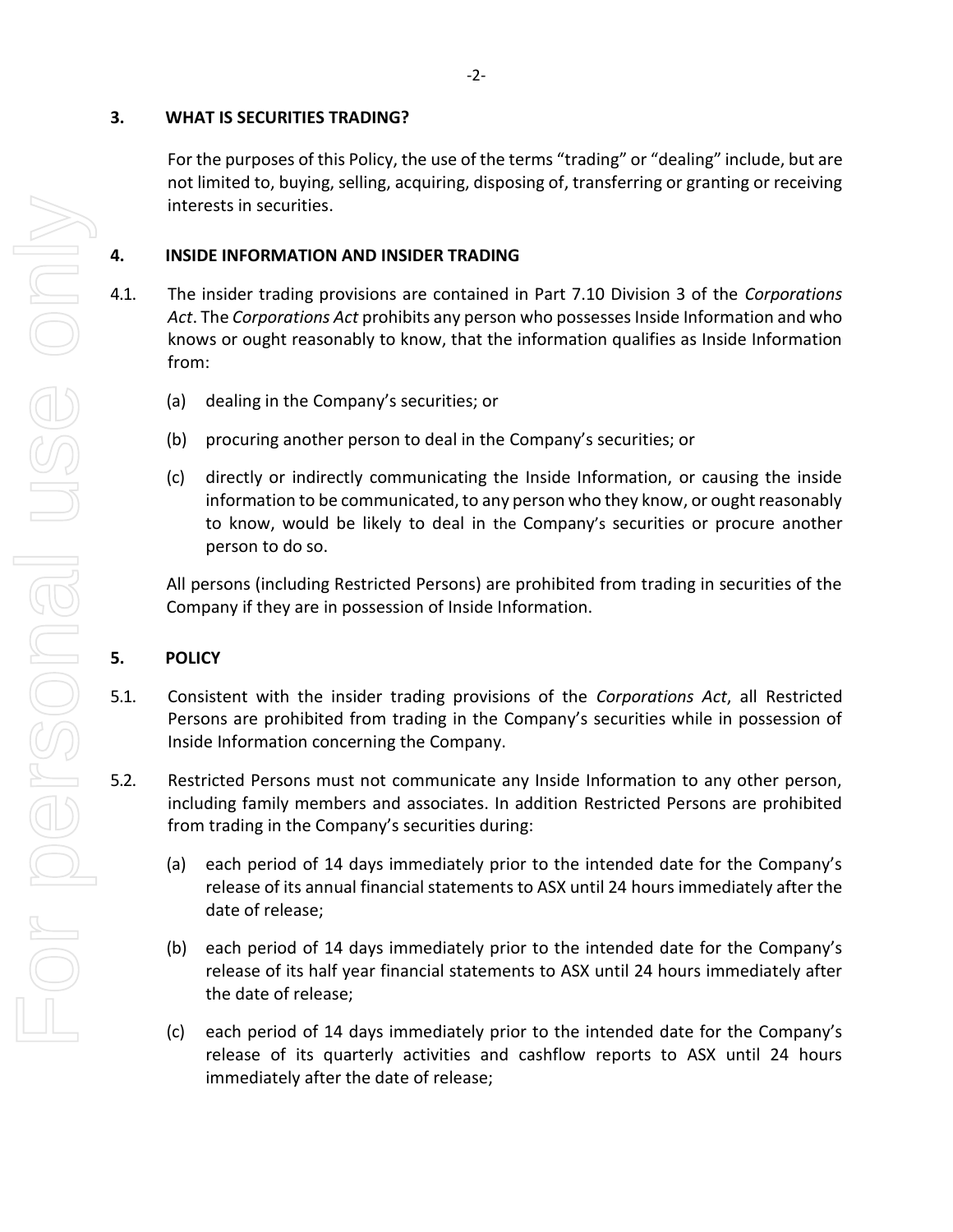- (d) each period of 24 hours immediately after the date upon which the Company issues a price‐sensitive ASX announcement; and
- (e) any other period determined by the Board,

except where otherwise permitted under clause 5.7 of this Policy.

- 5.3. No Restricted Person may deal in the Company's securities at any time for short‐term gain, including by buying and selling the Company's securities in a 3 month period, without the written approval of an Authorised Person.
- 5.4. In order to ensure compliance with this Policy:
	- (a) all Restricted Persons must discuss any proposed dealing with (and obtain written approval from) an Authorised Person prior to trading the Company's securities at any time; and
	- (b) if the dealing is proposed to be made by an Authorised Person, the Authorised Person who proposes dealing must discuss (and obtain written approval from) a separate Authorised Person prior to trading the Company's securities at any time.
- 5.5. All requests to deal shall be made by email addressed to all Authorised Persons and shall, if the request is being made during a prohibited trading period, include the reasons for requesting the approval and supporting documentation. If granted, the authorisation to deal given by the Authorised Person will be in writing and may contain a specified time period during which the trading of securities may occur. A copy of any authorisation to trade must be given to the Secretary.
- 5.6. An Authorised Person shall endeavour to respond to a request to deal made in accordance with clauses 5.4 and 5.5 within 48 hours of the making of the request.
- 5.7. Restricted Persons who are not in possession of Inside Information may be given prior written clearance by an Authorised Person in accordance with clauses 5.4 and 5.5 to deal in the Company's securities during a prohibited trading period as provided for under clause 5.2 in the following circumstances:
	- (a) where the person faces financial hardship;
	- (b) where the person is required to sell their securities by court order, court enforceable undertaking or other requirement by law; or
	- (c) where such other exceptional circumstances exist as approved and determined by the Authorised Person giving the written clearance to deal.

#### **6. DISCLOSURE OF DIRECTORS' INTERESTS**

(a) Each Director must provide the Secretary all information regarding trading in the securities of the Company within two days of such trading (or such shorter period as required to comply with regulatory requirements) to ensure compliance with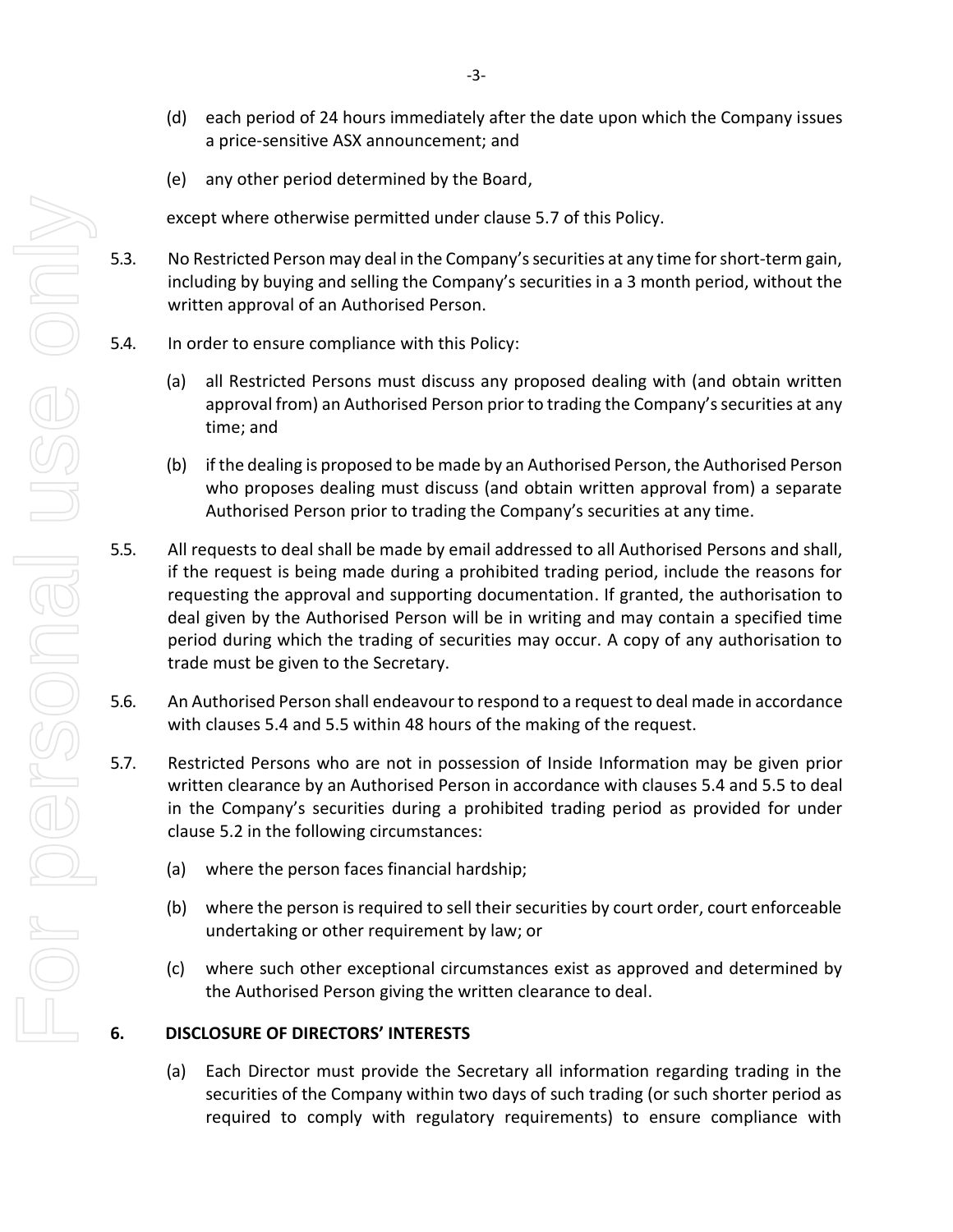applicable law (including the Corporations Act and Listing Rules).

(b) When advising the ASX of any change to a notifiable interest of a Director, the Company must ensure that the ASX be advised whether this occurred during a prohibited trading period where prior written clearance was required for the trading, and if so, whether and when prior written clearance was provided.

# **7. TRADING EXCLUDED FROM THE RESTRICTIONS OF THIS POLICY**

- <span id="page-4-0"></span>7.1. Subject to clause [7.2](#page-5-0), trading by the Company's Restricted Persons and employees in the following circumstances is excluded from the restrictions in this Policy:
	- (a) where ordinary shares in the Company are acquired by conversion of securities giving a right of conversion to ordinary shares, such as conversion of performance rights or exercise of options(provided the Restricted Person must not otherwise deal with the ordinary shares except in accordance with this Policy);
	- (b) where securities are acquired under a bonus issue made to all holders of securities in the same class;
	- (c) where the trading of securities results in no change to the beneficial ownership interest in the securities;
	- (d) transfers of securities already held into a superannuation fund or other saving scheme in which the person is a beneficiary, provided there is no change in the beneficial ownership;
	- (e) where securities are acquired under a dividend reinvestment plan that is available to all holders of securities in the same class;
	- (f) where securities are acquired or exercised under the Company's ESOP (provided the Restricted Person must not otherwise deal with the securities (including ordinary shares issued on exercise) except in accordance with this Policy);
	- (g) the conversion of a convertible security where the final date for conversion falls due during a prohibited trading period under clause 5.2 (provided the Restricted Person must not otherwise deal with the securities issued on conversion of the convertible securities except in accordance with this Policy);
	- (h) where securities are traded or acquired under an on–market buy back or any rights offer or share purchase plan;
	- (i) where the securities are issued with shareholder approval;
	- (j) undertaking to accept, or accepting into, a takeover offer;
	- (k) a disposal of securities in the Company that is the result of secured lender exercising their rights;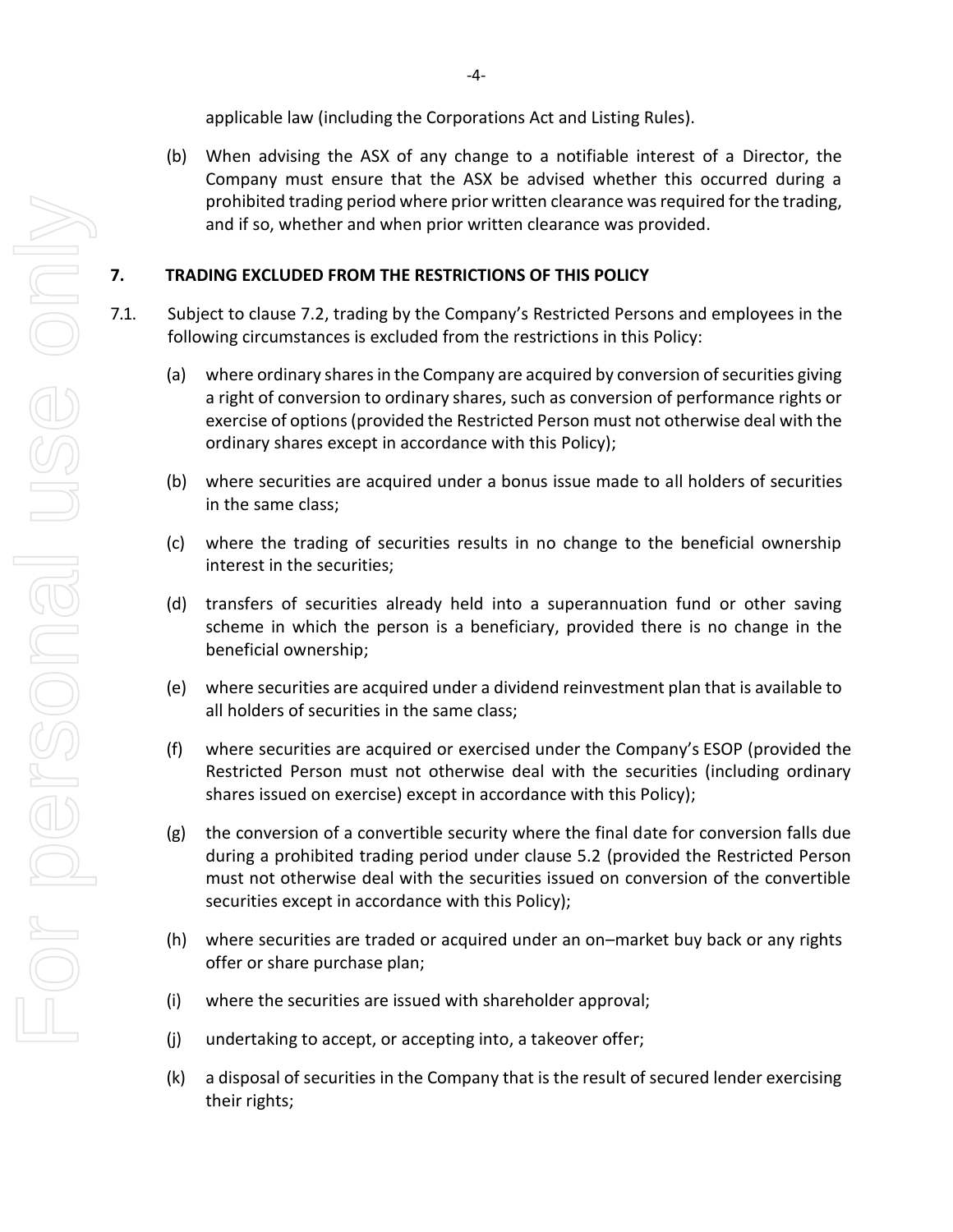- (l) trading under a non-discretionary trading plan for which prior written clearance has been provided where the trading plan was not entered into or amended during a closed period and where the trading plan does not permit officers to exercise any influence or discretion over how when or whether to trade; or
- (m) where a restricted person is a trustee, trade in the securities of the Company by that trust provided the restricted person is not a beneficiary of the trust and any decision to trade during a prohibited period is taken by the other trustees or by the investment managers independently of the restricted person.
- <span id="page-5-0"></span>7.2. Nothing in clause 7.1 [or in the Policy generally](#page-4-0) permits trading by a person in possession of Inside Information or if to do so would otherwise be contrary to or breach the *Corporations Act* or any other law.

# **8. APPLICATION OF RESTRICTIONS TO FAMILY MEMBERS AND OTHERS**

Where a person related to or closely connected to a Restricted Person undertakes trading in securities of a type that is restricted for Restricted Persons by this Policy, there is often a presumption that such person has been privy to Inside Information held by the Restricted Person. Accordingly, to the extent it is in the Restricted Person's power to do so, Restricted Persons should ensure that securities trading which is prohibited under this Policy is not undertaken by their family members, company or trust over which the Restriction Person has any influence or control or is a beneficiary or any other individual, company or trust over which the Restricted Person has influence or control.

## **9. LISTING RULES**

- 9.1. The Board shall do all acts, matters and things as may be necessary in order to ensure that the Company and Restricted Persons comply with the requirements of the ASX Listing Rules (as amended from time to time) in so far as they relate to this Policy.
- 9.2. In the event that the Company makes a material change to the Policy, the Board shall ensure that the amended Policy is given to the company announcements offices for release to the market as required by ASX Listing Rule 12.10.

## **10. POLICY REVIEW**

Any changes to this Policy require approval of the Board. The Board will review the effectiveness of this Policy as required.

## **11. INTERPRETATION AND APPLICATION**

11.1. This Policy is to be interpreted, applied and given effect in a manner which advances the spirit and intention of this Policy, with particular regard to recognising the requirements of the *Corporations Act* and the law generally.